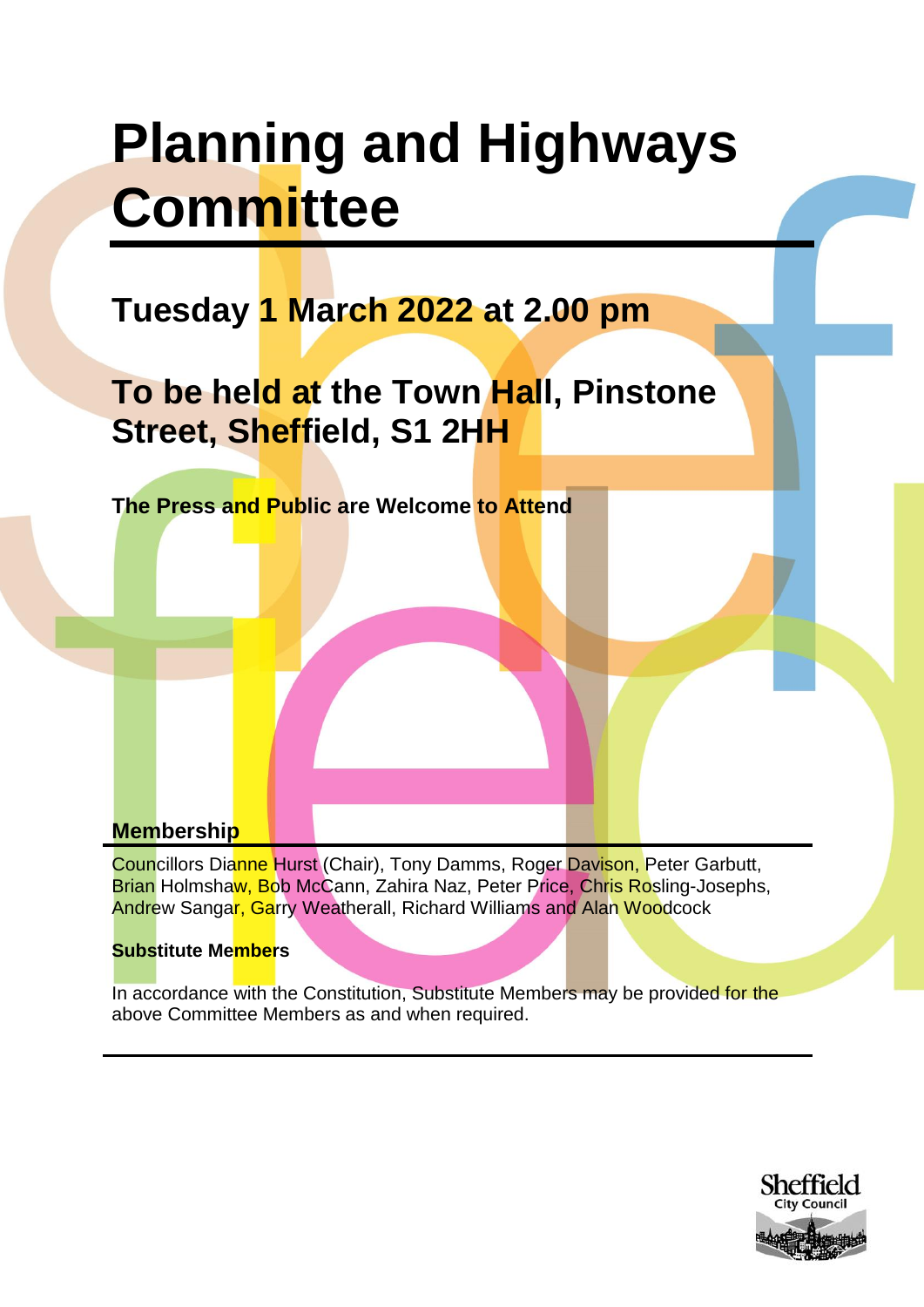# **PUBLIC ACCESS TO THE MEETING**

The Planning and Highways Committee is responsible for planning applications, Tree Preservation Orders, enforcement action and some highway, footpath, road safety and traffic management issues.

A copy of the agenda and reports is available on the Council's website at [www.sheffield.gov.uk.](http://www.sheffield.gov.uk/) You may not be allowed to see some reports because they contain confidential information. These items are usually marked \* on the agenda.

Recording is allowed at Planning and Highways Committee meetings under the direction of the Chair of the meeting. Please see the website or contact Democratic Services for details of the Council's protocol on audio/visual recording and photography at council meetings.

Planning and Highways Committee meetings are normally open to the public but sometimes the Committee may have to discuss an item in private. If this happens, you will be asked to leave. Any private items are normally left until last.

Although the Government has lifted all Covid-19 restrictions, the Council are still operating under Social Distancing Rules and you must register to speak or attend by emailing [committee@sheffield.gov.uk](mailto:committee@sheffield.gov.uk) no later than 2pm on the Friday before the Committee. This is necessary to facilitate the management of attendance at the meeting to maintain social distancing. You will also be asked for your email address and phone number (details of how we will use and keep your information can be found [here\)](https://www.sheffield.gov.uk/utilities/footer-links/privacy-notice.html). The Principal Committee Secretary will ask you to confirm that you do not object to your details being passed on to other people who wish to speak, to encourage the selection of a single spokesperson, if this is necessary. Where agreement on a spokesperson is not reached, speakers will be chosen on a first come, first served basis.

Further information on this or any of the agenda items can be obtained by speaking to Abby Hodgetts on telephone no. 0114 273 5033 or by emailing abby.hodgetts@sheffield.gov.uk.

### **FACILITIES**

There are public toilets available, with wheelchair access, on the ground floor of the Town Hall. Induction loop facilities are available in meeting rooms.

Access for people with mobility difficulties can be obtained through the ramp on the side to the main Town Hall entrance.